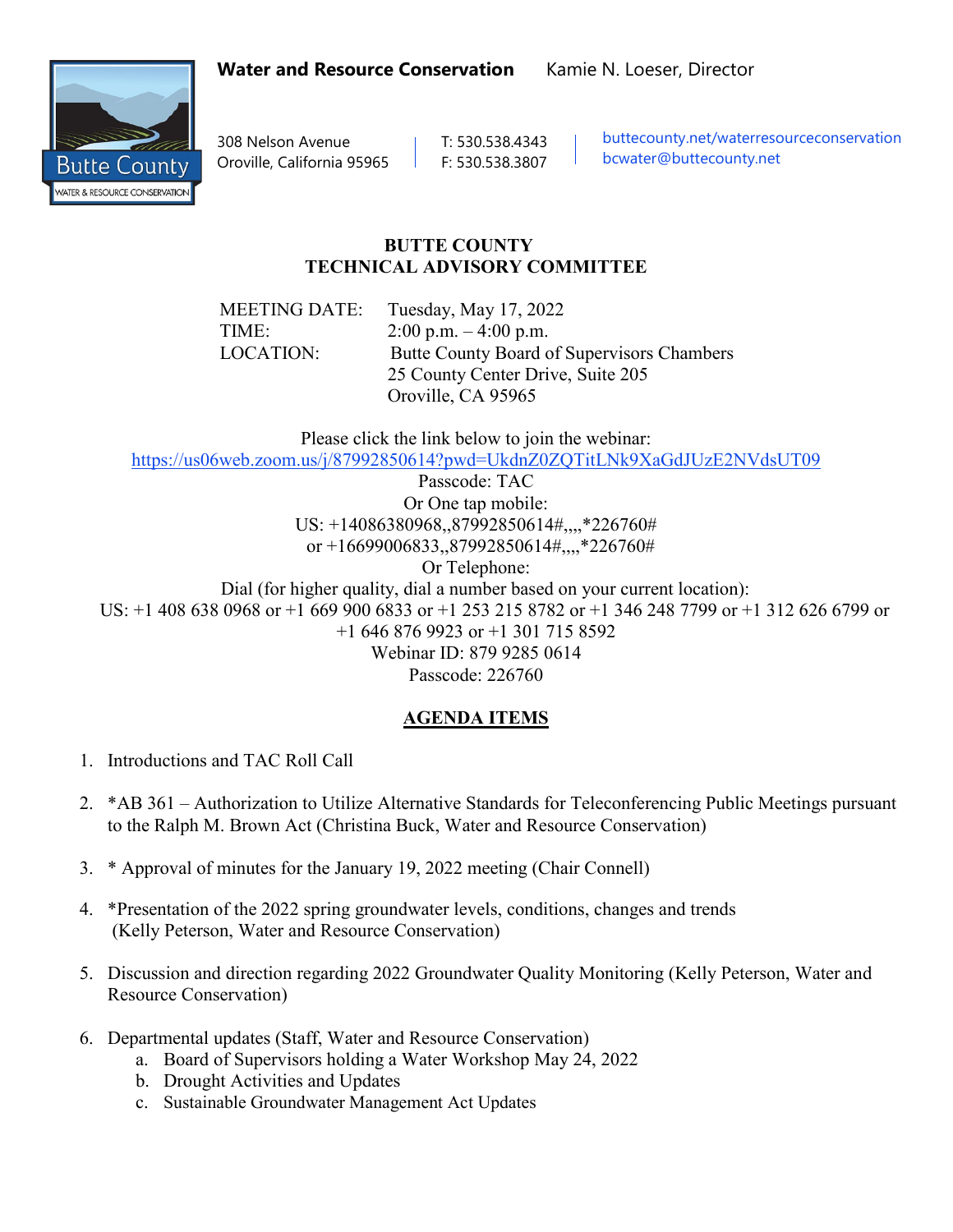- 7. TAC members wishing to address items not listed on the agenda. (The Technical Advisory Committee is prohibited by state law from taking action on any item presented if it is not listed on the agenda).
- 8. Public Comment: Any person wanting to address the Technical Advisory Committee on any item NOT ON TODAY'S AGENDA may do so at this time. The Technical Advisory Committee will not be making decisions or determinations on items brought up during Public Comment.
- 9. Future Meeting topics, dates and locations: Fall 2022 TBD
- \* Indicates attached items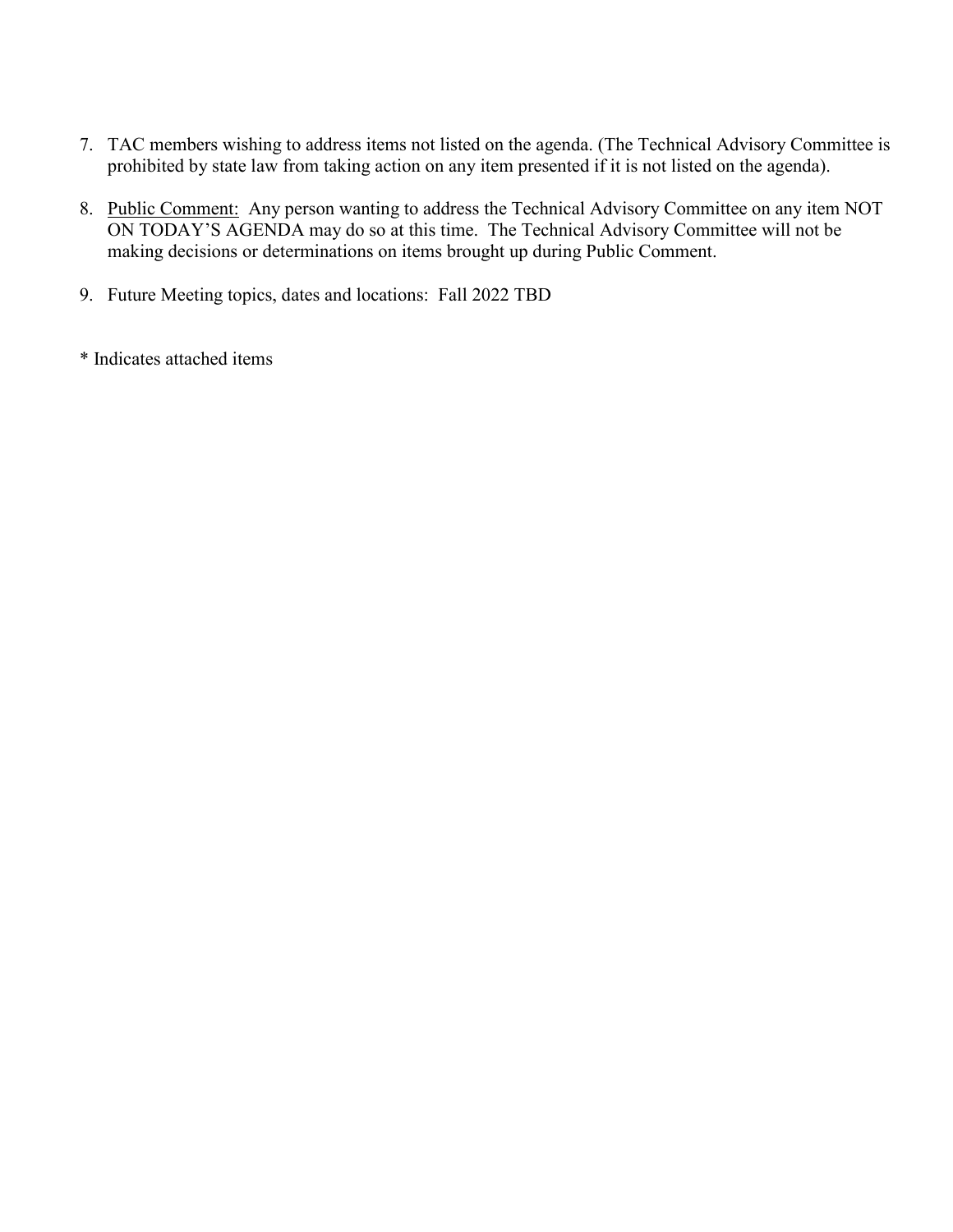#### **Resolution No. 22-002**

#### **RESOLUTION OF THE BUTTE COUNTY WATER COMMISSION TECHNICAL ADVISORY COMMITTEE AUTHORIZING REMOTE TELECONFERENCE MEETINGS OF THE LEGISLATIVE BODIES OF THE BUTTE COUNTY WATER COMMISSION TECHNICAL ADVISORY COMMITTEE FOR THE PERIOD OF May 17, 2022 THROUGH June 15, 2022 PURSUANT TO THE RALPH M. BROWN ACT**

**WHEREAS**, all meetings of the Butte County Water Commission Technical Advisory Committee (TAC) and its legislative bodies are open and public, as required by the Ralph M. Brown Act (Cal. Gov't Code section 54950 et seq.), so that any member of the public may attend, participate and view the legislative bodies conduct their business; and

**WHEREAS**, the Brown Act, Government Code section 54953(e), makes provisions for remote teleconferencing participation in meetings by members of a legislative body, without compliance with the requirements of Government Code section 54953(b)(3), subject to the existence of certain conditions and requirements; and

**WHEREAS**, Government Code section 54953(e) requirements include but are not limited to (1) the existence of a state of emergency declared by the Governor pursuant to Government Code section 8625 and (2) State or local officials have imposed or recommended measures to promote social distancing; and

**WHEREAS**, on March 4, 2020, Governor Gavin Newsom issued a Proclamation of State of Emergency in response to the COVID-19 pandemic and as of the date of this Resolution, the proclaimed state of emergency remains in effect; and

**WHEREAS**, on March 17, 2020, Governor Newsom issued Executive Order N-29-20, which suspended and modified the teleconferencing requirements under the Brown Act (California Government Code Section 54950 *et seq.*) to allow local legislative bodies to hold public meetings via teleconference; and

**WHEREAS**, on June 11, 2021, the Governor issued Executive Order N-08-21, which extended the provisions of N-29-20 concerning the conduct of public meetings through September 30, 2021, and the Governor subsequently signed legislation revising Brown Act requirements for teleconferenced public meetings (Assembly Bill 361, referred to hereinafter as "AB 361"); and

**WHEREAS**, to preserve public health and safety, the State Public Health Officer has issued various orders and guidance regarding COVID-19 prevention measures, which include references and a statement of support for social distancing recommendations (see Guidance for Use of Face Coverings (updated July 28, 2021) and COVID-19 Public Health Recommendations for Fully Vaccinated People (dated August 24, 2021)); and

**WHEREAS**, the California Department of Industrial Relations has issued COVID-19 Prevention regulations in Title 8 of the California Code of Regulations (Section 3205 et seq.) which requires employers to (1) have a written COVID-19 prevention program including employee training that promotes physical distancing as an infection prevention measure and (2) consider implementing physical distancing where feasible as a response to COVID-19 outbreaks; and

**WHEREAS**, based on the foregoing, the TAC **f**inds that State officials have imposed or recommended measures to promote social distancing; and

**WHEREAS**, the TAC has considered the circumstances of the state of emergency, including all information related to this matter; and

**WHEREAS**, in light of the foregoing, the TAC desires to continue to have the flexibility to meet via tele/video conference and the TAC finds that it and its legislative bodies shall be permitted to conduct their meetings by teleconferencing without compliance with Government Code section 54953(b)(3) pursuant to section 54953(e), and such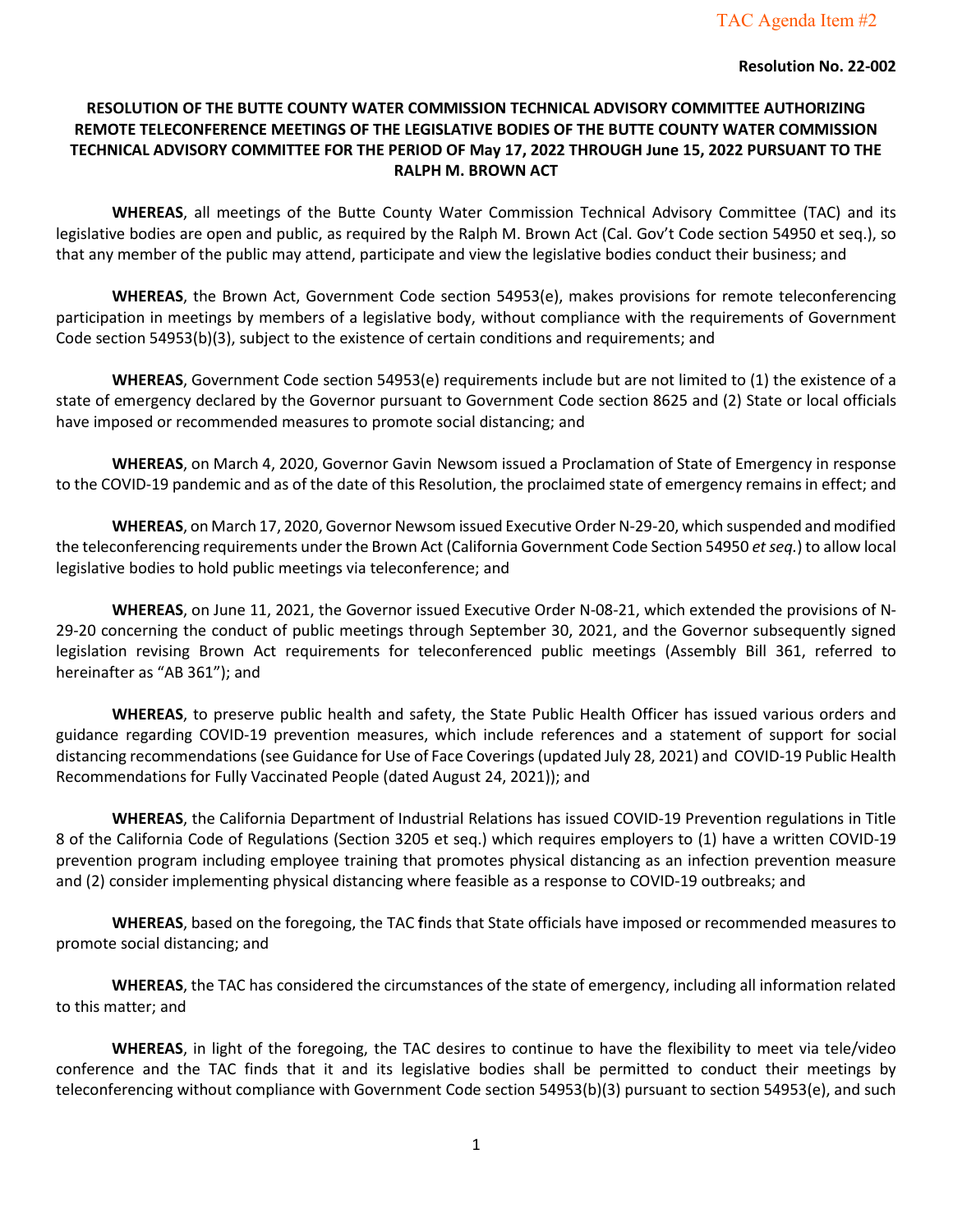legislative bodies shall comply with the requirements to provide the public with access to the meetings as prescribed by section 54953(e)(2).

#### **NOW, THEREFORE, BE IT RESOLVED, FOUND AND ORDERED** by the TAC

1. The facts set forth in the above recitals are true and correct and incorporated into this resolution by reference;

2. As a result of the continuing COVID-19 state of emergency declared by Governor Newsom, State officials continue to impose or recommend measures to promote social distancing based on the State Public Health Officer's guidance and recommendations supporting social distancing and the Department of Industrial Relations' issuance of COVID-19 Prevention regulations through Title 8 of the California Code of Regulations, section 3205 et seq. promoting social distancing in the workplace.

3. Under the present circumstances, the TAC and any of its legislative bodies are hereby authorized and directed to take all actions necessary to carry out the intent and purpose of this Resolution including conducting open and public meetings in accordance with Government Code section 54953(e) and other applicable provisions of the Brown Act.

4. This Resolution shall take effect immediately upon its adoption and shall be effective until the earlier of (i) June 15, 2022 or (ii) such time the TAC adopts a subsequent resolution in accordance with Government Code section 54953(e)(3) to extend the time during which its legislative bodies may continue to teleconference without compliance with Section 54953(b)(3).

**PASSED AND ADOPTED** by the TAC this 17<sup>th</sup> day of May, 2022, by the following vote:

**AYES: NOES: ABSENT: ABSTAIN**:

> \_\_\_\_\_\_\_\_\_\_\_\_\_\_\_\_\_\_\_\_\_\_\_\_\_\_\_\_\_\_\_\_ **Joe Connell, Chair BUTTE COUNTY WATER COMMISSION TECHNICAL ADVISOR COMMITTEE**

**ATTEST**:

By: \_\_\_\_\_\_\_\_\_\_\_\_\_\_\_\_\_\_\_\_\_\_\_\_\_\_\_\_\_

**Christina Buck, Assistant Director BUTTE COUNTY DEPARTMENT OF WATER AND RESOURCE CONSERVATION**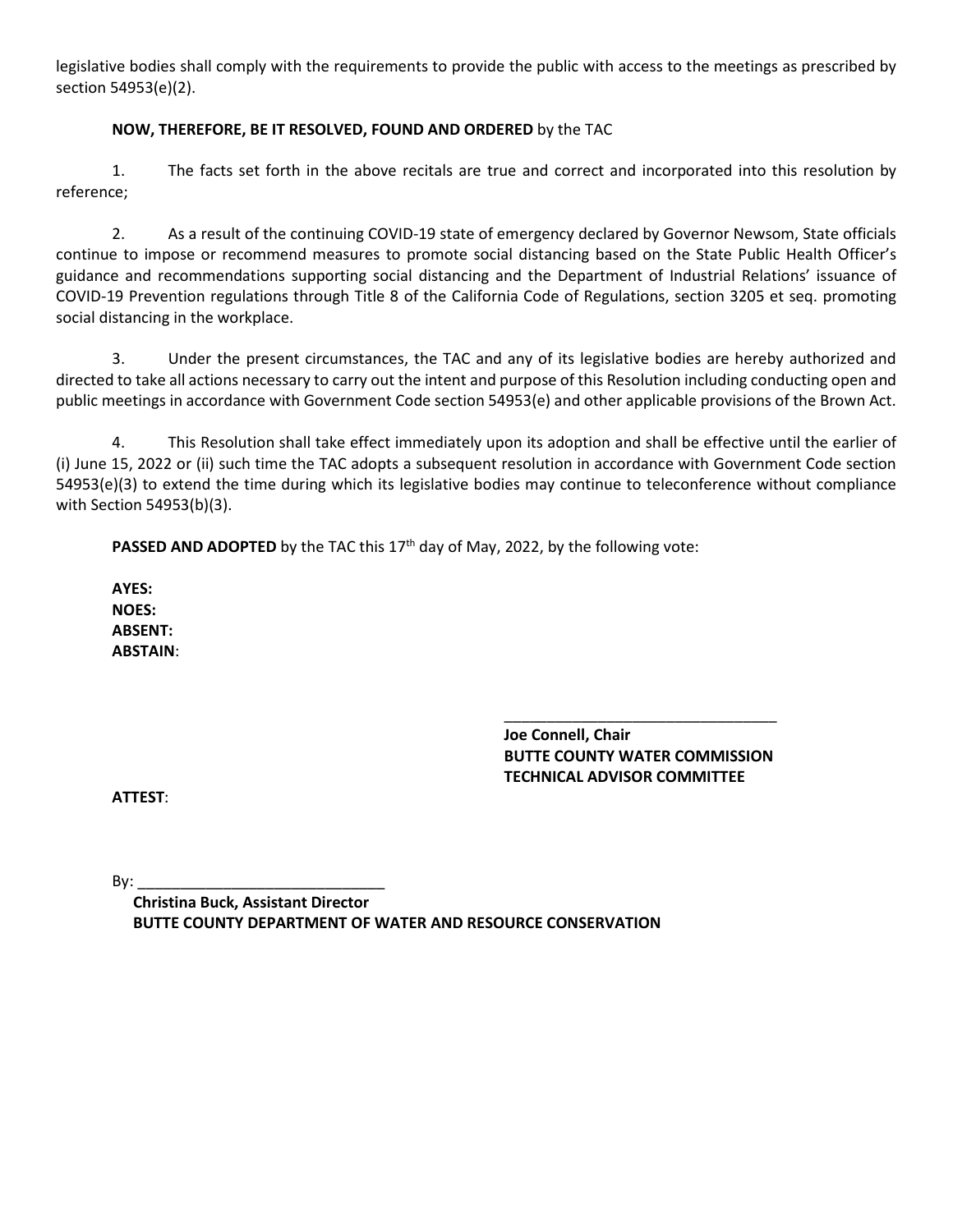# MINUTES OF THE BUTTE COUNTY WATER COMMISSION TECHNICAL ADVISORY COMMITTEE

#### January 27, 2022 10:00 AM Online Only

#### 1. Introductions and Roll Call

TAC members present: Chair Joe Connell, Mike Crump, Jeff Davids, Todd Greene, Richard Price and Debbie Spangler TAC members absent: Kyle Morgado

2. AB 361 – Authorization to Utilize Alternative Standards for Teleconferencing Public Meetings pursuant to the Ralph M. Brown Act.

Motion made by Richard Price, Second by Mike Crump, to authorize use of alternative standards for teleconferencing. Motion carried 6-0 with no abstentions.

No public comments were received.

3. Election of Chair and Vice Chair for 2022.

Motion made by Richard Price, Second by Mike Crump, to nominate Joe Connell as Chair of the Technical Advisory Committee. Motion carried 6-0 with no abstentions.

Motion made by Jeff Davids, Second by Mike Crump, to nominate Kyle Morgado as Vice-Chair of the Technical Advisory Committee. Motion carried 6-0 with no abstentions.

No public comments were received.

4. Approval of minutes for the September 23, 2021 meeting

Motion by Jeff Davids, second by Todd Greene to approve the minutes for September 23, 2021. Motion carried 6-0 with no abstentions.

No public comments were received.

Agenda moved to item 6.

6. Sustainable Groundwater Management Act Updates a. Vina, Butte and Wyandotte Creek Subbasin updates

Information only, no action

Agenda returned to item 5.

5. Discussion and Possible Recommendation on SGMA Annual Reports/Groundwater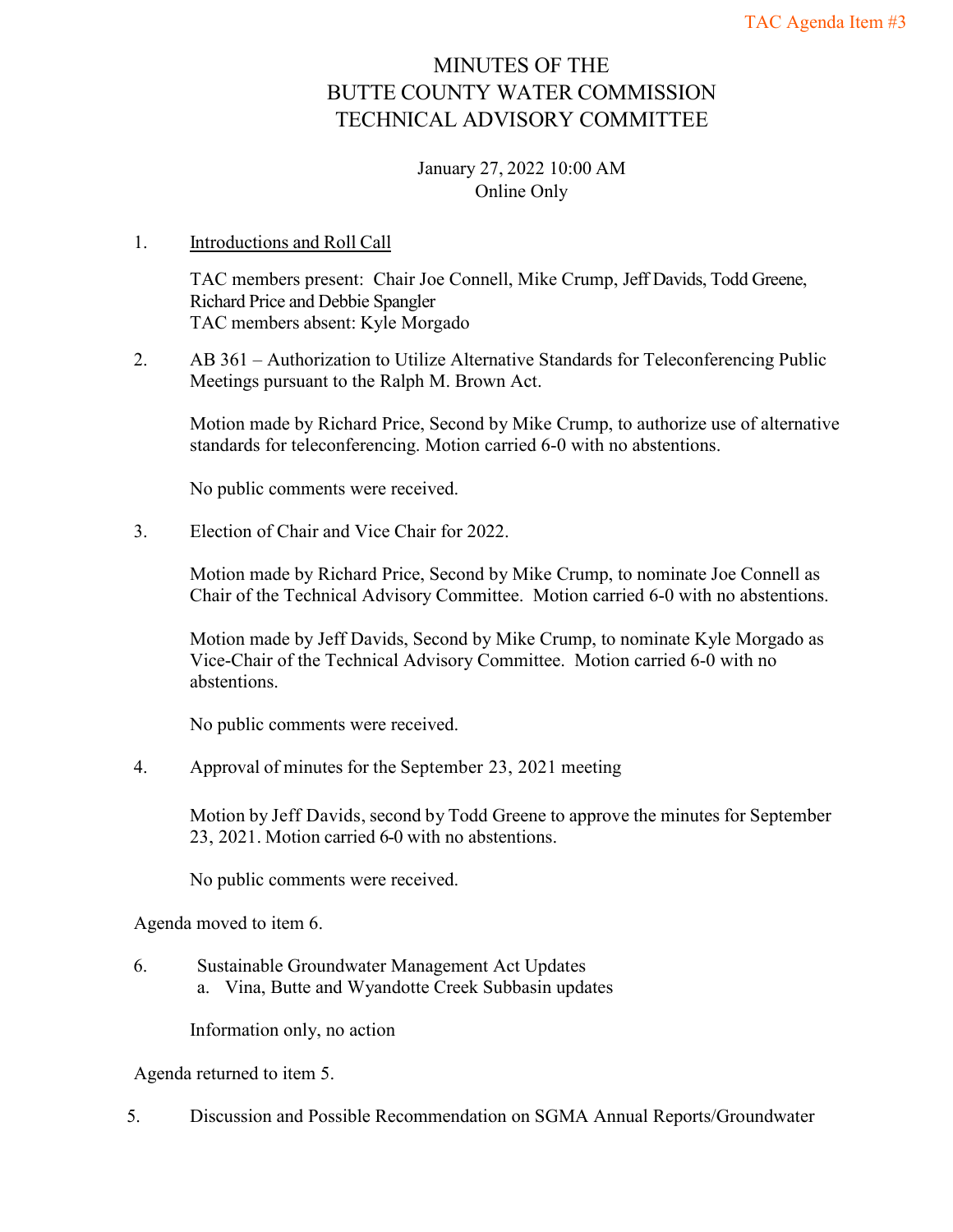Status Report Approach and Draft Components

- a. Contour maps
- b. Hydrographs Available for download here: [Draft Hydrographs](https://urldefense.com/v3/__https:/davidsengineering.sharepoint.com/:f:/s/DE_Projects/EifaY_heKDJKtt91W8rrff0B8ILlar_7OyLrXRL3nlbdqw?e=8wETRK__;!!KNMwiTCp4spf!XMMAdRV10hHg9HSWTTDZdpNTw5rU11oDHJUAbJBzypbmy7ih6WzrW_7Y8CIw0UygGc8$)
- c. Water Budget Estimates
- d. Change in Storage

Tasha Levinson and Aimee Raymond addressed the TAC Information only, no action.

Agenda continued to item 7.

7. Departmental updates a. Drought Activities

> No public comments were received. Information only, no action

8. TAC members wishing to address items not listed on the agenda.

No public comments were received. Information only, no action.

9. Public Comment: Any person wanting to address the Technical Advisory Committee on any item NOT ON TODAY'S AGENDA may do so at this time. The Technical Advisory Committee will not be making decisions or determinations on items brought up during Public Comment.

No public comments were received.

10. Future Meeting topics, dates and locations: May 2022 TBD

\* Indicates attached items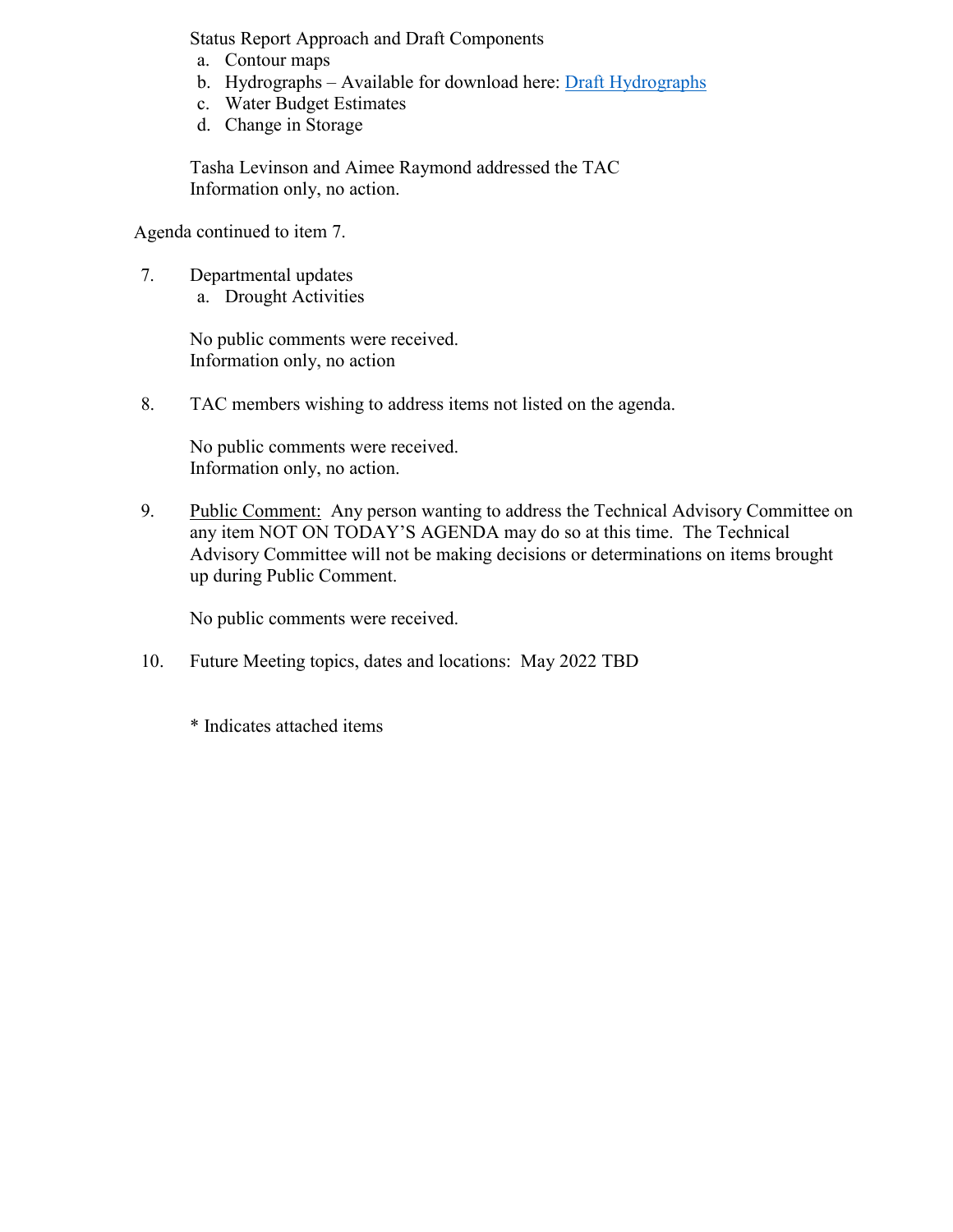# **Spring 2022 Groundwater Level Monitoring Results**

Spring 2022 groundwater level measurements were collected in the field during the week of March 7-11, 2022 by staff from the Northern Region Office of the Department of Water Resources (DWR) with support from Butte County Water and Resource Conservation staff.

All groundwater monitoring results are available online at new DWR's California Groundwater Live website available here: https://sgma.water.ca.gov/CalGWLive/ Data is available to download and allows users to explore, analyze, and visualize the latest groundwater data and trends throughout the state amongst other things. You can easily look at information specific to any subbasin and also for specified time periods as well as a number of other filters.

Now that all three subbasins we work in are transitioning to managing groundwater under their Groundwater Sustainability Plans, we are using the information from this website to provide relevant data about groundwater, and show useful graphs and figures specific to each subbasin.

Below is an example of current groundwater levels in Butte County including the Vina and Wyandotte Creek subbasins and Butte County portion of the Butte subbasin. Current groundwater levels are shown, color-coded by the depth to water in each well measured. The figure below shows depths to water in these monitoring wells in spring of 2022. The total number of monitoring wells represents statewide numbers and there are 129 in Butte County.



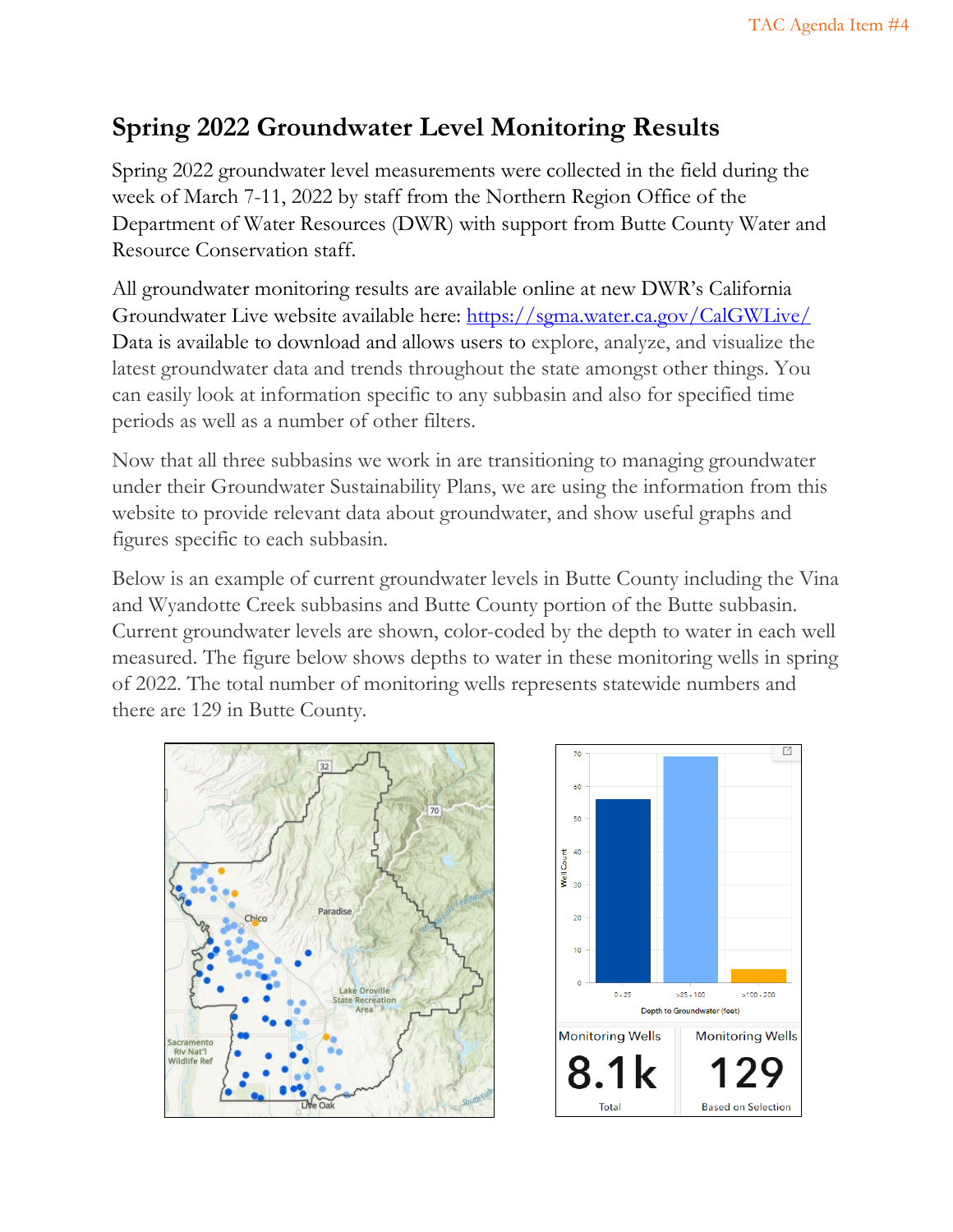As shown, wells closer to the western border of the county have groundwater levels closer to the ground surface (0-25 feet) than those in the central portion of the alluvial subbasin in the County which tend to show groundwater levels between 25 – 100 feet below the ground surface. Only a few wells in and to the north of Chico as well as one well near Palermo had groundwater levels between about 100 and 200 feet.

The graphics below show Spring 2022 groundwater level conditions in Butte County including the Vina and Wyandotte Creek subbasins and the Butte County portion of the Butte subbasin. These are based off a statistical analysis to compare the most recent measurement to the previous 10 years of measurements for that well for the same month to determine whether it is above or below normal. Conditions are color coded with blue/purple colors representing above normal groundwater level, green representing normal and red/brown/yellow colors representing below normal conditions. We are in the third year of a very severe drought and as you can see, most (88%) of the well measurements were at an all-time low or within the lowest 10% of the well's previously recorded measurements this spring. The total number of monitoring wells in these graphics represent statewide numbers and there are 122 in Butte County.

Well measurements displayed below include those taken within 60 days of April 25, 2022, and at least 10 years of data must exist for the well to be displayed. The website allows users to explore groundwater level conditions by county, groundwater subbasin, depth to water category, well depth, or time period.

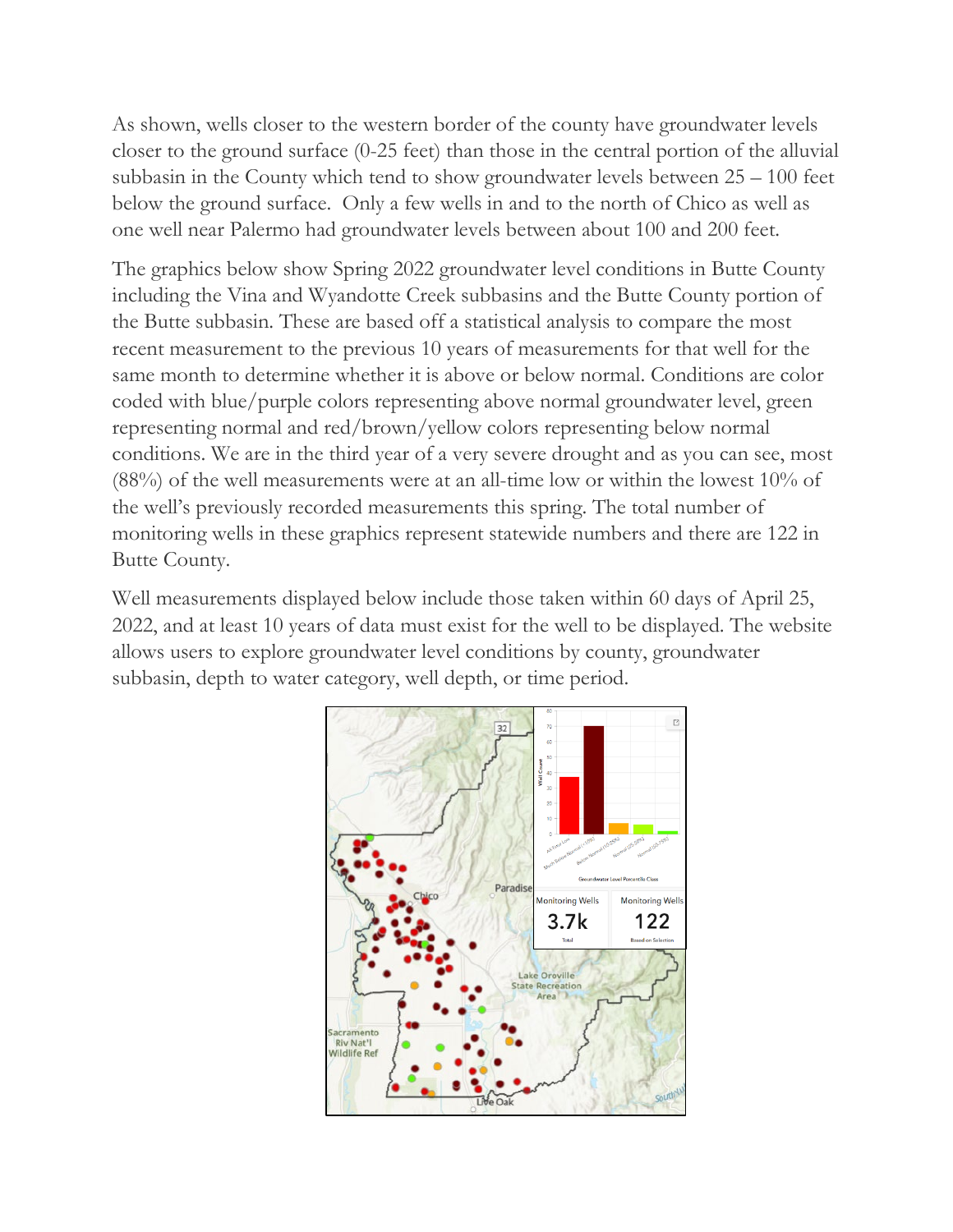Additionally, one useful capability of the website is that you can click on a well of interest and view all of the data that has been collected for the well and you can also see the measurements plotted on a hydrograph to view the data through time. This helps to provide a better understanding of many things i.e. just how low an all time low measurement actually is when compared to all the years of data that have been collected.

Another useful way to view the data is to compare Spring 2022 groundwater levels to other recent years. The website allows users to compare current levels to 1, 3, 5 and 10 years back for either spring or fall. It is important to consider the water year type of each year compared. The current 2022 water year will likely have a final designation as a *Critical* water year type, the same as last year. Both 2019 and 2017 were *We*t water year types representing the 3- and 5-year change years.

According to the N. Sierra Precipitation 8-station Index, 2017 had the highest precipitation on record. The 2012 water year, representing the 10-year change was a *Below Normal* water year type. The graphics for the 3, 5 and 10-year changes are available to explore online.

The graphic below shows well groundwater level changes between Spring of 2021 to Spring 2022 which were both designated as *Critical* water year types and were the 2nd and 3rd years of our current 3-year drought.

Most wells did not see any significant changes between these years. The wells measured that did see a significant decrease in groundwater elevations between Spring of 2021 to Spring 2022 (45% of the total measured) in general:

- Wells north of Chico saw between a 5 and 14 foot drop
- Wells near Chico saw between 5 8 foot drop
- Wells south of Chico and north of Richvale Highway experienced a 6 10 foot drop with the exception of one well which fell 18 feet in groundwater level elevation near the intersection of Grainland and Aquas Frias Roads
- Wells near Palermo saw an 11 foot drop
- Those closer to the southern boundary of the County saw between a  $7-9$ foot drop